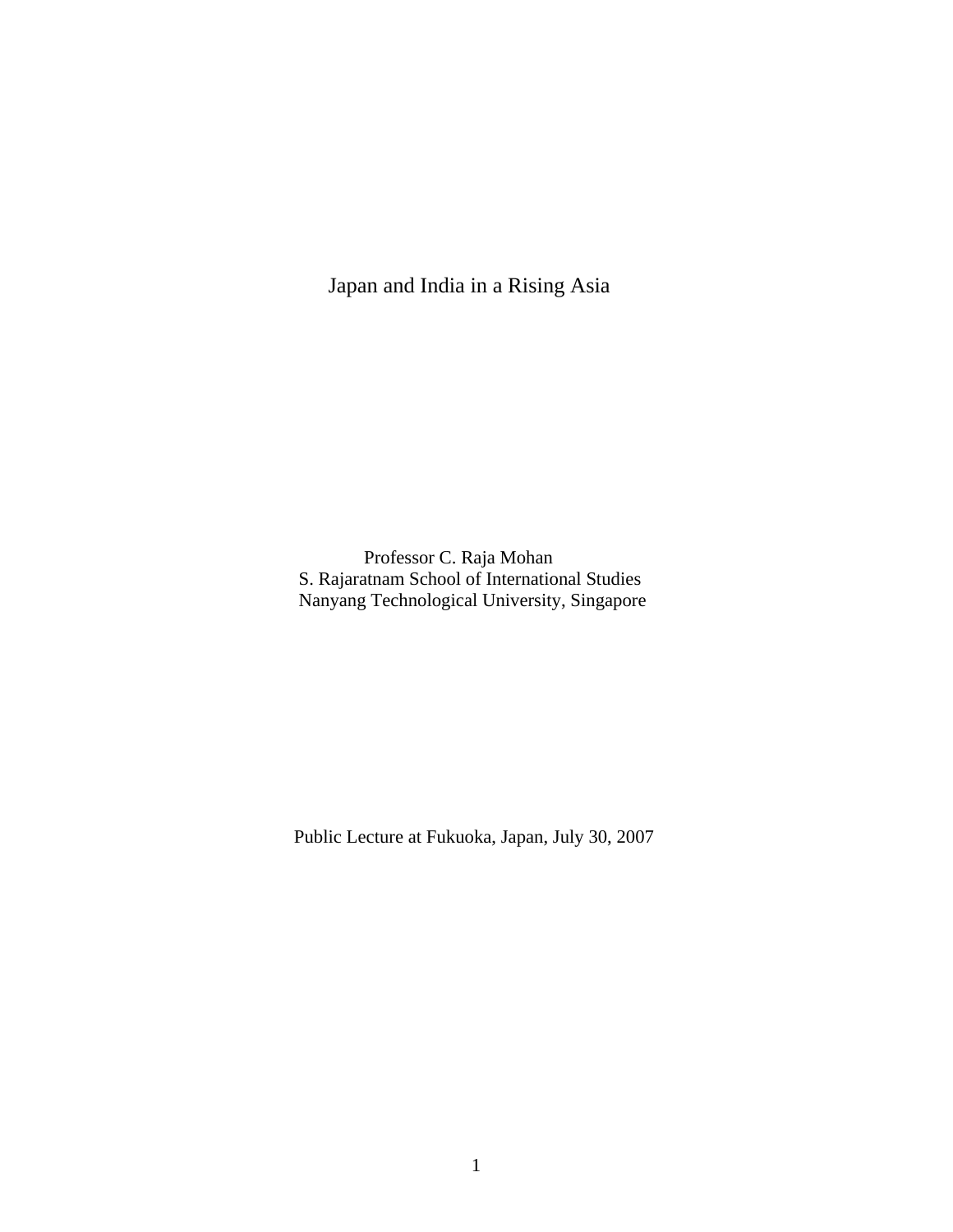# Japan and India in a Rising Asia By C. Raja Mohan

#### *Introduction*

Let me begin by expressing my deep gratitude to Ambassador Satoh San of the Japan Institute of International Affairs and the authorities of the Fukuoka prefecture for making my visit to one of Japan's oldest cities possible. I believe Fukuoka is also now a twin city with India's capital, Delhi, where my home is. Given the facts that Fukuoka is Japan's traditional gateway to mainland Asia and is at the crossroads of one the world's most dynamic economic regions, it is entirely appropriate that I should focus on the future of Asia. The theme of my speech this afternoon is the role Japan and India could play together in stabilising an Asia that is being transformed within and has the potential to restructure world politics as a whole.

The idea of India and Japan building a new Asia is unlikely to have been on any one's mind, say even a couple of years ago. For many decades, India and East Asia were considered two very different entities without much of a relationship between them. It was quite common place some time ago, to suggest that India did not merit a place even in South East Asia, let alone East Asia. Much, however, has changed in the way the world thinks about India and Asia in recent years. Amidst the new awareness of the emergence of India as a major power, the world wide interest in the rise of Asia and its implications for the international system, the current dynamics in favour of Asian economic integration, and the unfolding debate on the construction of a new security architecture for the region, it is very reasonable to discuss the new importance of Japan-India relations.

At the very outset, I would like to underline that regions, much like nations, are imagined communities. Attempts to define regions always tend to be political constructs rather than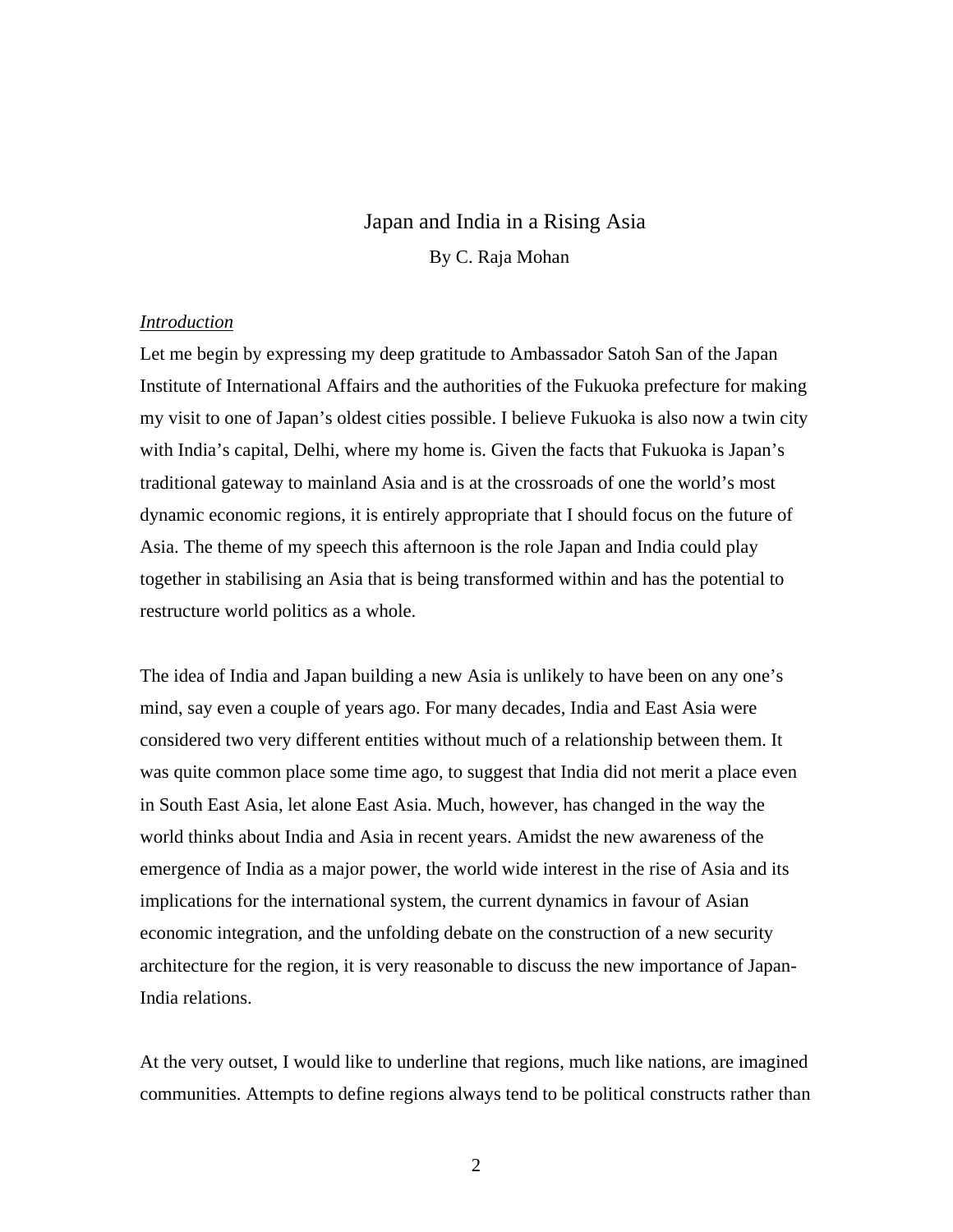precise geographic expressions. In the formation of the East Asia Summit process two years ago, an old question came back to the fore. What is Asia, and who belongs to it? While that debate is never bound to be conclusive, India is now very much a part of the East Asia Summit process. The attempts to exclude India from the EAS did not succeed thanks to Tokyo's determination to bring New Delhi into the construction of a new Asia. This new found warmth between India and Japan reminds us that it was two great thinkers, one from Japan, Okakura Tenshin and another from India, Rabindranath Tagore, who nearly a century ago articulated the vision of a re-emerging Asia. Together they championed the rediscovery of Asia's shared past and a redefinition of its future destiny. If Tagore's five visits to Japan during 1916-29 opened the minds of modern India towards Japan, Tokyo's victory over Russia in the 1905 inspired the Indian national movement and inculcated an enduring sense of Asian solidarity.

Coming back to the present, the issue is not whether India "belongs" to East Asia. The important question is whether it matters to the region. That brings me to two important factors that shape and reshape regions. One is the nature of the internal and external orientation of the great powers in and around the region. When China and India turned inward in the late 1950s and early 1960s, they became relatively marginal to Asia that they naturally dominate in terms of size of population, physical connectivity and historic relationships. Their influences in Asia for a few decades during the Cold War were negative rather than positive. As China, starting in the late 1970s and India from the early 1990s embarked on an outward orientation and rapidly grew their economies, their weight in East and South East Asia has begun to grown. So has their political interest and impact. A second factor is the nature of the distribution of power. Political realism tells us that changes in the distribution of power constitute the principal driver in recasting regional and international relations. As China and India seek to re-capture their past economic centrality in Asia and regain their strategic influence, many traditional notions of what constitutes the region are bound to alter. Meanwhile the changing distribution of power—amidst the rise of China and India and the reassertion of Japan—will also define a new political geometry for Asia and the world.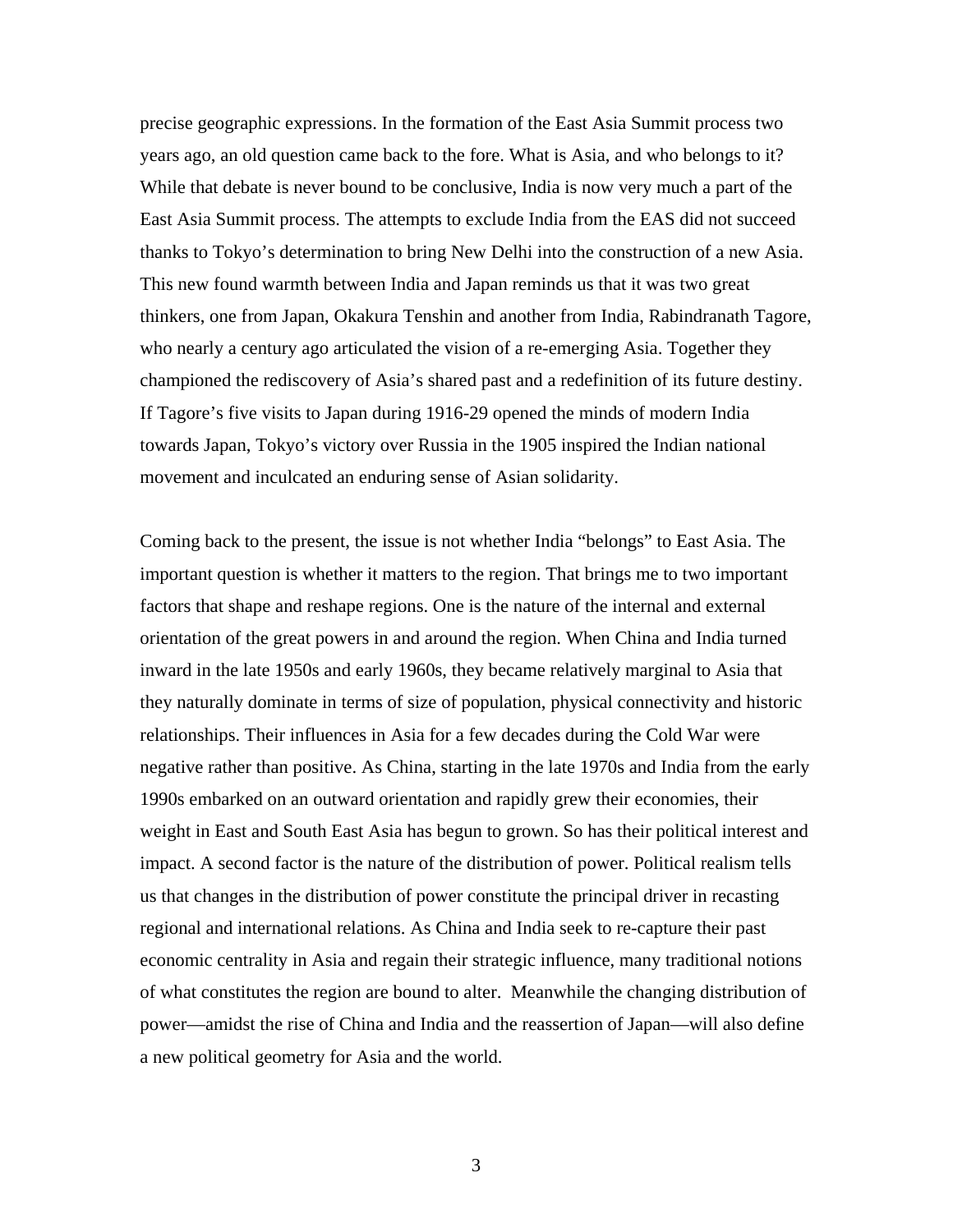The main objective of my lecture this afternoon is to give a sense of where India is coming from and how it would fit into the evolving Asian economic, political and security structures. I propose to divide my presentation into six parts. I will begin with an assessment of India's historic attitudes to collective endeavours in Asia. The second and third parts deal with rapidly changing nature of India's relations with China and the United States, which in turn are bound to have the greatest impact on the future of Asia. The fourth section of my presentation would examine Indian conceptions of a potential security order in Asia. Finally, I conclude with an assessment of the importance of cooperation between India and Japan to build peace and prosperity in the emerging Asia.

### *India and Asian Unity*

The Indian nationalist movement, which evolved nearly over a century from 1857 to 1947, was like a mighty river of ideas enriched by very diverse intellectual traditions from spiritualism and anarchism to nationalism, socialism and communism. Their influences on modern India have ebbed and flowed over the last 60 years. But one big idea that continues to animate India is the emphasis on a shared Asian destiny. As India's new identity emerged from the struggle against European colonialism, a number of ideas fed into its vision of Asia. One was the new awareness of the religious and spiritual inheritance among the major Asian peoples. Another stemmed from the rediscovery of India's own past history of cultural interaction with Asia. A third was the felt need to help and assist the struggles of the fellow Asian peoples against the European colonizers. Months before its independence, India took the lead in organising an Asian Relations Conference in 1947 to focus on regional political cooperation. Jawaharlal Nehru, India's first prime minister, often talked about an "Eastern Federation" encompassing India, China, Japan and a number of Asian nations to the East and West of India. We all know how the idea of Asian unity collapsed amidst the impact of the Cold War on the giant continent. But we also know that some big ideas never really die. Today the idea of Asian unity is back with a bang, as Asian nations flourish and economic integration is on top of regional agenda. Some of us are looking beyond economic integration to the construction of a political community and regional security architecture.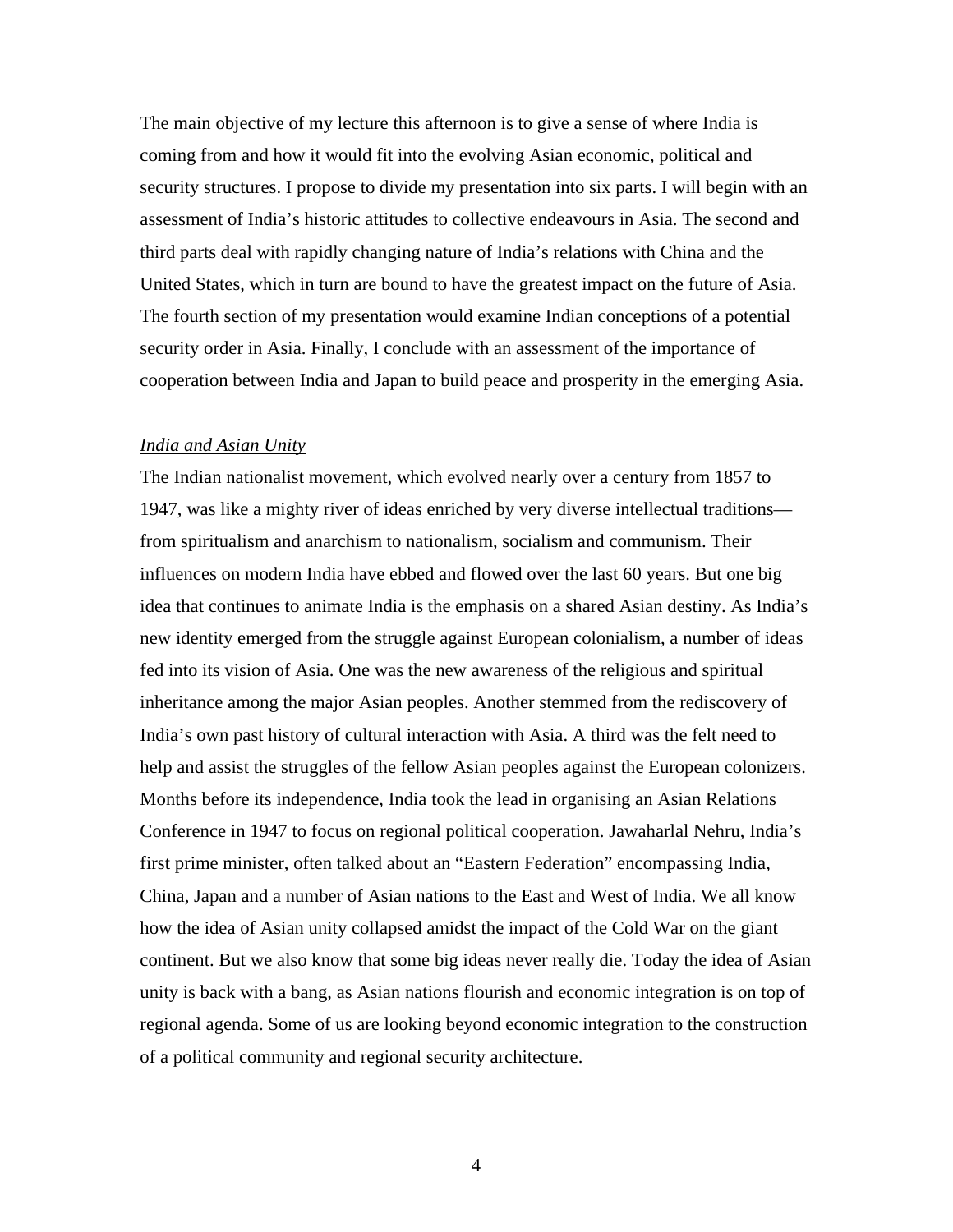India ended its self-imposed economic and political isolation from Asia at the turn of the 1990s by embarking on economic globalisation domestic liberalisation. At the same time, India also launched its "Look East" policy befriending the Southeast Asian nations. Through the decade, India steadily became a part of the ASEAN institutions, including the ARF. By the turn of the new millennium, India was expanding the ambit of its Look East policy. In geographic terms, India was now including China, Japan, Korean Peninsula and Australia and South Pacific in its single most important post cold war diplomatic initiative. Once it became part of the ASEAN structures, India began to emphasise the restoration of physical connectivities with the neighbouring regions in Asia. And finally looking beyond the economic, India has begun to focus on security cooperation with the East Asian countries. Within a decade and a half, India's trade and investment linkages with East began to outpace the more established ties with the West.

#### *India and China: Between Rivalry and Cooperation*

The ties between India and China are extraordinarily complex and are misunderstood both within the two nations and in much of the world. Oscillating between romanticism, underscored by bouts of rhetoric on mutual solidarity and an intense mutual wariness of each other's intentions, Sino-Indian relations have tended to defy easy predictions. But one thing appears certain, the future direction of Sino-Indian relations would be a key element of the incipient balance of power system in Asia. Even before the two nations emerged as modern states in the middle of the last century, the competing impulses were increasingly visible. In the early decades of the twentieth century, British India recognised that the emergence of China was inevitable and tried to work out a mutually satisfactory arrangement with China on Tibet and the boundary in 1914. Even a weak China, with very little real control over Tibet, was not prepared to cede ground. Meanwhile the Indian national movement expressed powerful emotional support for China's own resurgent national movement. For all their solidarity, the two national movements could not see eye to eye on a range of international issues that confronted them. These differences persisted in the middle of the century after the communists took charge in Beijing and the Indian nationalists in New Delhi.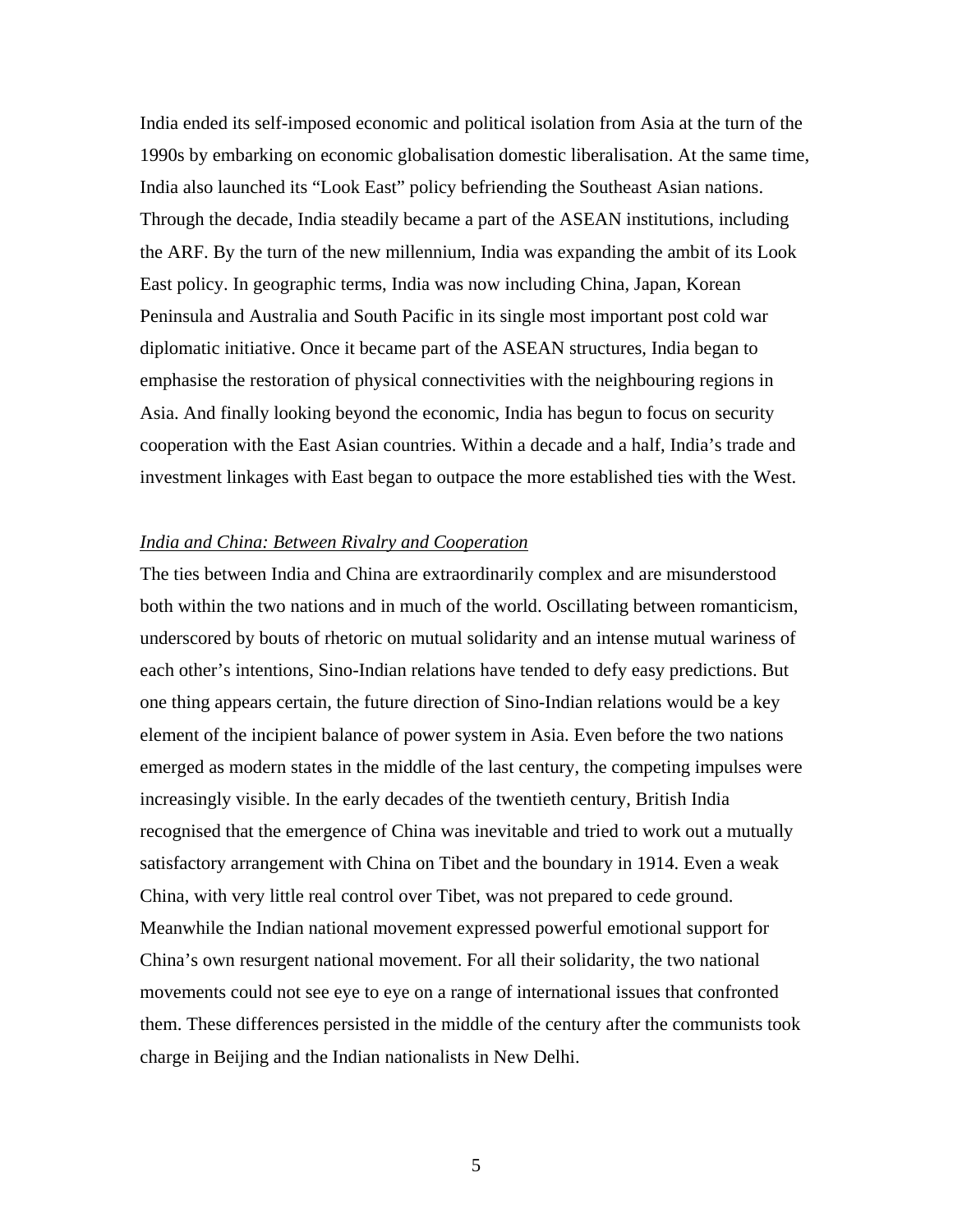For much of the world, the rise of China is a more recent phenomenon. For India the resurgence of China in the middle of the last century and its emergence as a neighbour by its renewed control over Tibet made it central to Indian strategic calculus. Even as they proclaimed high principles of friendship the two giants drifted towards inevitable conflict. Distrust over Tibet resulted in India concluding bilateral security treaties with Nepal, Bhutan and Sikkim during 1949-50. Since then balancing China in Asia has been a recurring theme in Indian foreign policy. Whether it was India's alignment with Moscow from the late 1950s, or New Delhi's support to Hanoi's intervention in Cambodia in the late 1970s, economic and political competition in Burma, or India's Look East policy, India has constantly competed against China over the last six decades. China too has sought to balance India, by extending nuclear, missile and conventional military assistance to Pakistan and by undercutting India's traditional influence in the smaller countries of the Subcontinent.

This behaviour of mutual balancing has been partly mitigated in recent years as India and China construct a cooperative relationship. After a tentative rapprochement that began at the end of the Cold War and a brief chill in bilateral relations following India's nuclear tests, India and China are today in the process of building an expansive relationship. Bilateral trade between the two countries is booming and China is all set to become India's largest trading partner in a few years. The two countries are indeed embarked on a dialogue to resolve their long-standing dispute over the Indo-Tibetan boundary. For the first time in centuries, the peoples of the two nations are on the verge of an explosive mutual interaction. Sino-Indian relations are in their best ever phase, since the two Asian giants emerged on the world scene nearly six decades ago. That however, does not in any mean, the sources of competition between the two countries have dried up.

China today serves a number of functions in the Indian political discourse. For one, China's economic miracle achieved in barely one generation is a constant spur of optimism about India's own economic future. If China can lift up its billion plus population into a mighty super power in the making so too can India. Put another way, India can emulate China into acquiring larger economic and political profile on the world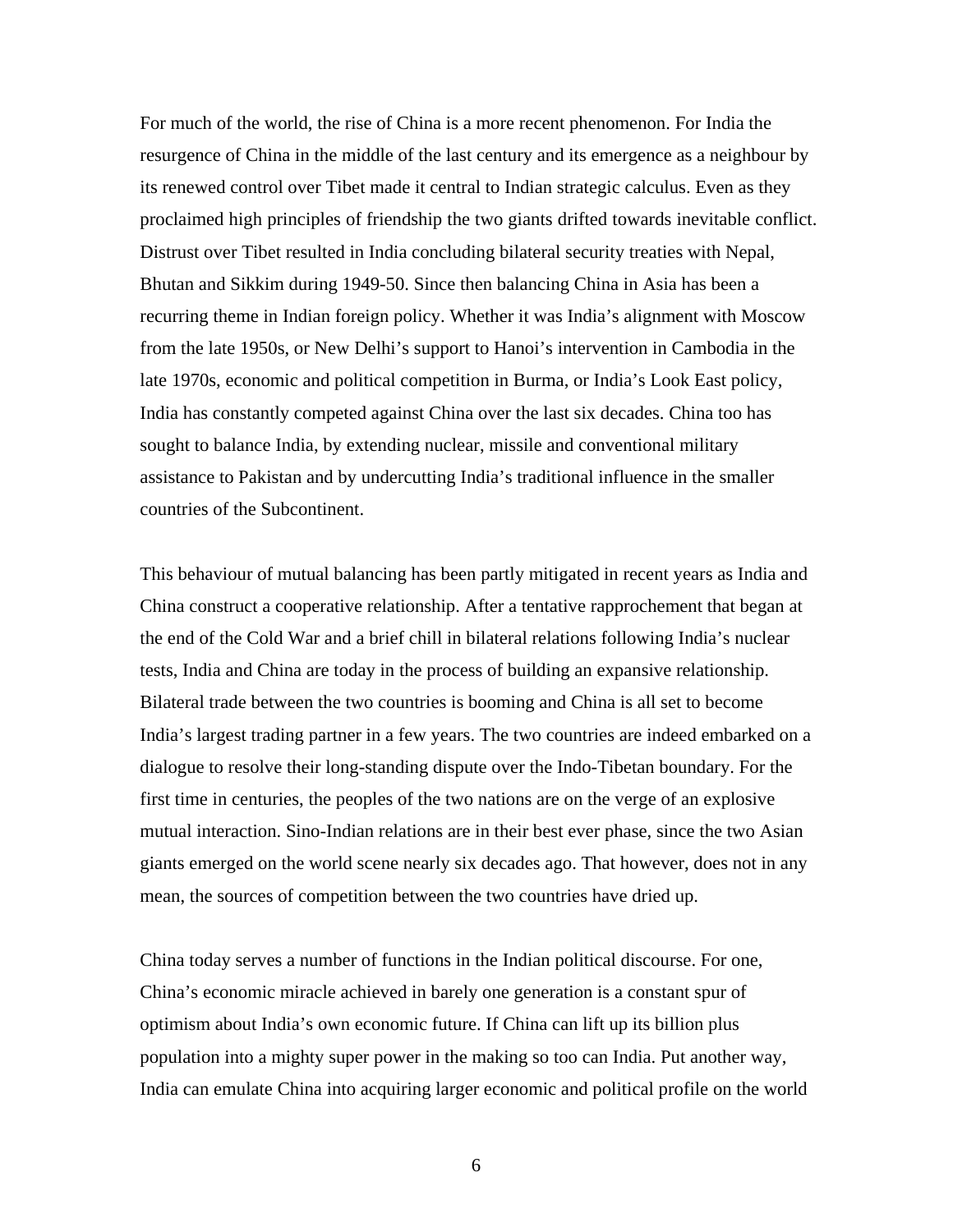stage. The Indian reformers constantly use the Chinese example to beat back left wing opponents against economic change. As China begins to unveil elements of its new great power behaviour, there is growing domestic pressure to match China and balance it. Both nations are expanding their strategic reach, from the maritime domain to outer space. And in some areas, like Southeast Asia, especially in Burma, their competition is open and vigorous. The Sino-Indian relationship is likely to see enduring elements of both rivalry and cooperation. It is also equally certain that India will not accept a secondary role to that of China in Asia.

#### *India and the U.S.: Natural Allies?*

While Sino-Indian relations are torn between the impulses of cooperation and rivalry, Indo-U.S. relations are moving from a prolonged estrangement during the Cold War to a conscious effort to build a strategic partnership. India's own recent attitudes towards the U.S. have swung wildly between the expectations of a natural alliance to the fears of ceding autonomy in a potential embrace with the world's sole superpower. Since the visit of U.S. President Bill Clinton to India in 2000 and the advent of the Bush Administration, which has taken an empathetic view of India's regional and global aspirations, there is one big question that confronts us. How far is India willing to go in partnering the United States? Is India in fact ready for an alliance like relationship with Washington. The traditional assessments of India's foreign policy and its world view suggest that a "nonaligned India" would never want to get too close to the United States. Underlying this conventional wisdom is the proposition that India is opposed, as a matter of national principle to alliances. A careful reading of India's foreign policy, however, suggests a more complex behaviour on New Delhi's part. India's close ties with the Soviet Union, in particular during the 1970s and 1980s, as an alliance for all practical purposes. It is also necessary to remember that while India was in fact prepared to embark on alliances as it did with the Soviet Union, it was not prepared to become a junior partner to Moscow. This suggests that India, while seeking alliance-type relationships when convenient or necessary, has found ways to protect its broader space for autonomous action and escape the rigours of a tight embrace that an alliance warrants.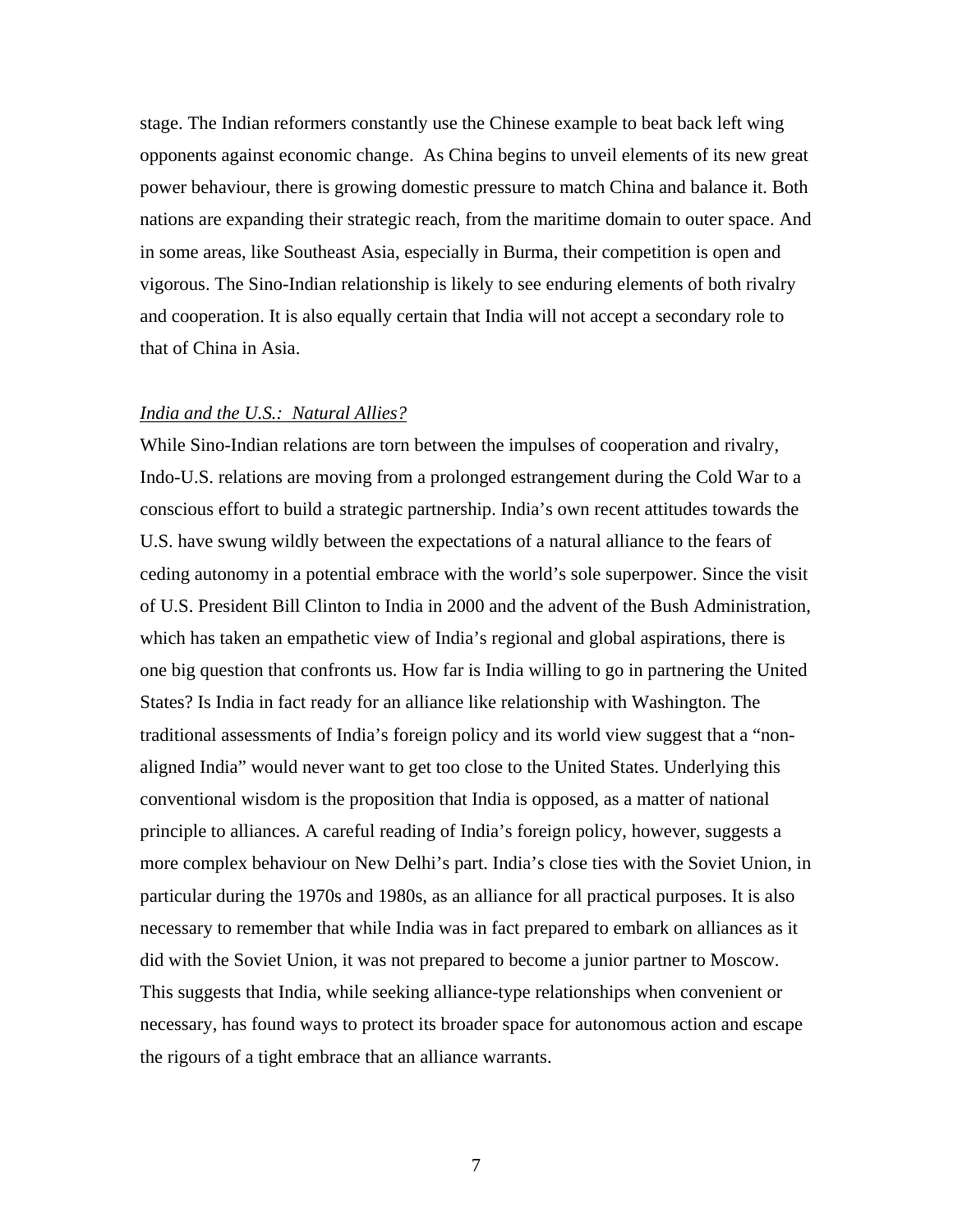This would indicate India is not necessarily opposed to a future alliance like relationship with the United States. Since 2001, under President Bush, India has gone much farther than in the previous decades in instituting political cooperation with the United States. Whether it was the consideration of sending a division of troops to Iraq in the summer of 2003, or in working with the U.S. navy in providing Tsunami relief at the end of 2004, or in signing an expansive ten year framework for military cooperation with the United States in 2005, or in agreeing to work with the United States for stability in the Subcontinent, India has broken free from many of the past inhibitions on military/strategic engagement with the United States. But the consolidation of the Indo-U.S. partnership might have wait three important developments.

First is the implementation of the historic nuclear deal signed by Prime Minister Manmohan Singh and President George W. Bush in July 2005. The agreement seeks to end nearly three and a half decades of nuclear disputes between India and the United States, and clear the way for stronger bonds of political cooperation. Under the agreement, the U.S. has promised to change its domestic non-proliferation law and persuade the international community to modify the current regime to facilitate civilian nuclear cooperation with India. While the U.S. has indeed changed the domestic law at the end of 2006, the two sides are finding it difficult to hammer out a legal framework that defines the terms of resumed nuclear cooperation. The Indian atomic energy establishment has deep concerns that the U.S. might continue to impose unacceptable constraints on its freedom of action.

Second, the Indo-U.S. defence cooperation has to graduate from service to service exchanges and expansive joint military exercises to actual cooperation in weapons supplies and technology transfer. While the American arms industry is hoping to secure some major defence contracts in India, the Indian defence bureaucracy is worried about the reliability of the U.S. as a defence partner and doubts whether Washington would genuinely loosen its controls on defence technology transfers.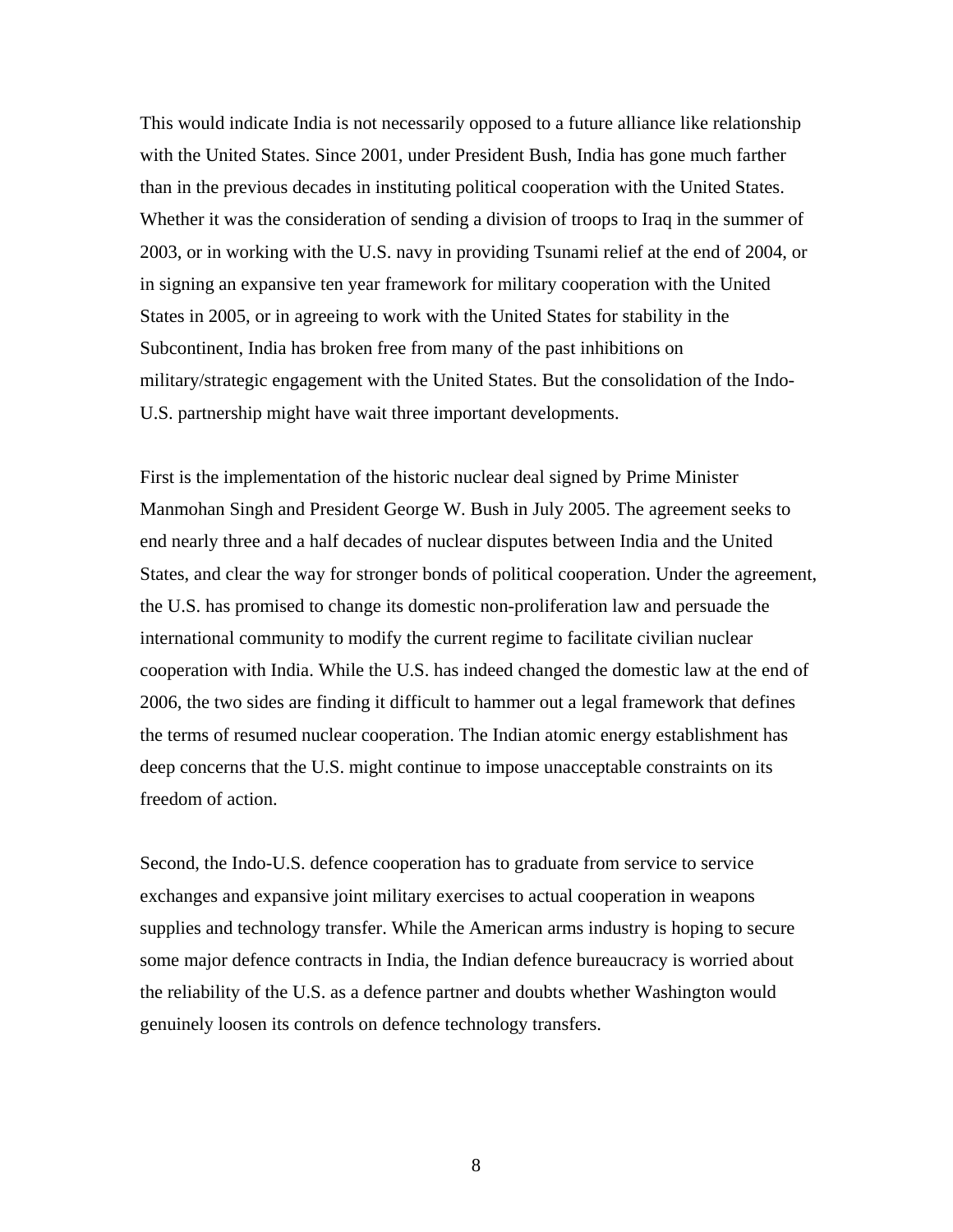Third, India and the U.S. have some way to go in harmonising their interests where they intersect in the Subcontinent and the larger region of Asia. India's traditional resistance to external involvement in its immediate neighbourhood is slowly yielding place to a form of security cooperation with other major powers, especially the U.S., E.U., and Japan in managing the regional security challenges. This has been especially visible in Nepal and Sri Lanka where New Delhi and Washington have increasingly worked together. But the same cannot be said about Pakistan and Afghanistan. While the U.S. has welcomed Indian role in the reconstruction of Afghanistan after the ouster of the Taliban, it is hesitant in accepting a political and security role for India, for the fear of offending Pakistan. Meanwhile the triangular relationship between New Delhi, Islamabad and Washington has become less tension prone in the final years of the Bush Administration. But Washington remains extremely wary of working together with India in promoting a politically moderate Pakistan. In the broader region, there is an increasing convergence of Indian and American interests in Southeast Asia and the Indian Ocean. But they find it difficult to forge a shared understanding on the Middle East. India, with its 150 million Muslim population is hesitant to identify with increasingly unpopular American policies in the Middle East. India is also reluctant to take sides in the growing confrontation between Washington and Tehran.

If these differences get narrowed in the coming years, would it be possible to conceive of a formal alliance between New Delhi and Washington? Two broad propositions might be stated here. First, India's main objective is to emerge as an indispensable element in Asian balance of power. Given its history and location, India is likely to pursue this objective irrespective of an alliance with the United States. Second, while strategic cooperation with the United States could immensely strengthen India's future options, India is unlikely to become a junior partner in an alliance with the United States.

# *India and the Asian Security Order*

As its pace of economic growth accelerates and its ability to make a difference to Asian balance of power begins to be understood in New Delhi and felt around the region, India will increasingly be called upon to define its attitude towards the new Asian security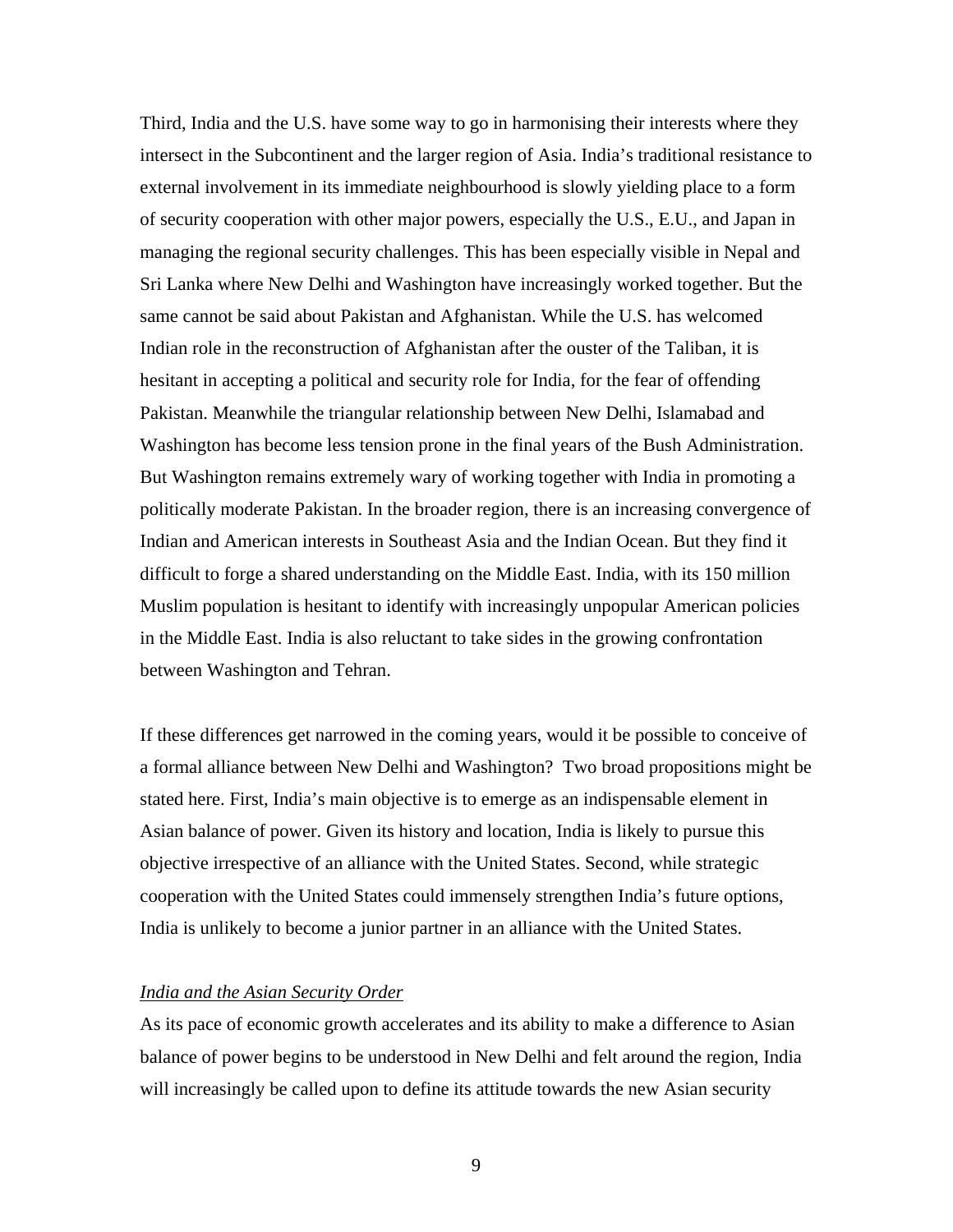architecture. India's preference will be for an inclusive arrangement, rather than an exclusive one. China's seemingly exclusivist approach had not only targeted the U.S. but also India. Despite its continuing trilateral strategic dialogue with Russia and China, and participation as an observer in the Shanghai Cooperation Organisation, India has no interest in joining Moscow and Beijing in driving the United States out of Asia. For India has no desire to play second fiddle to Beijing. There are many in the world who argue that China's emerging dominance over Asia is merely a restoration of the "natural order" in the region. Neither India nor I believe Japan would want to subscribe to such a theory. Both New Delhi and presumably Tokyo would find themselves more attracted to the notion of "multipolar Asia" where all powers of the region, including Japan and India would find their rightful place.

The idea of a multipolar Asia, the need for a stable regional balance of power, and the importance of promoting shared political values are drawing India, Japan, the United States and Australia together. This idea, put forward by Prime Minister Shinzo Abe and pursued with great vigour by the Japanese government in recent months, has emerged as single big new idea in the security debate of Asia. The rapid progress on this concept was reflected in the first ever joint naval exercises between India, Japan and the United States in April 2007 off the island of Guam. This was quickly followed by a meeting of the senior officials from the four countries on the margins of an ASEAN meeting in May 2007. The new power play involving New Delhi, Tokyo and Washington comes amidst their growing unease at the rapid rise of China.

The first ever India-Japan-U.S. military exercises underline not just the recasting of Japan's security framework but also an end to India's past military isolationism. Like Japan, India too is departing from the foreign policy tradition to hedge against the rise of China. To be sure, the strengthening of the U.S.-Japan security alliance and the launch of a triangular security dialogue between Washington, Tokyo and Canberra had been initiated during the stewardship of Abe's predecessor, Junichiro Koizumi. Abe's personal political achievement, however, lies in drawing India into the ambit of the new Japanese grand strategy. Even before he became the prime minister last September, Abe signaled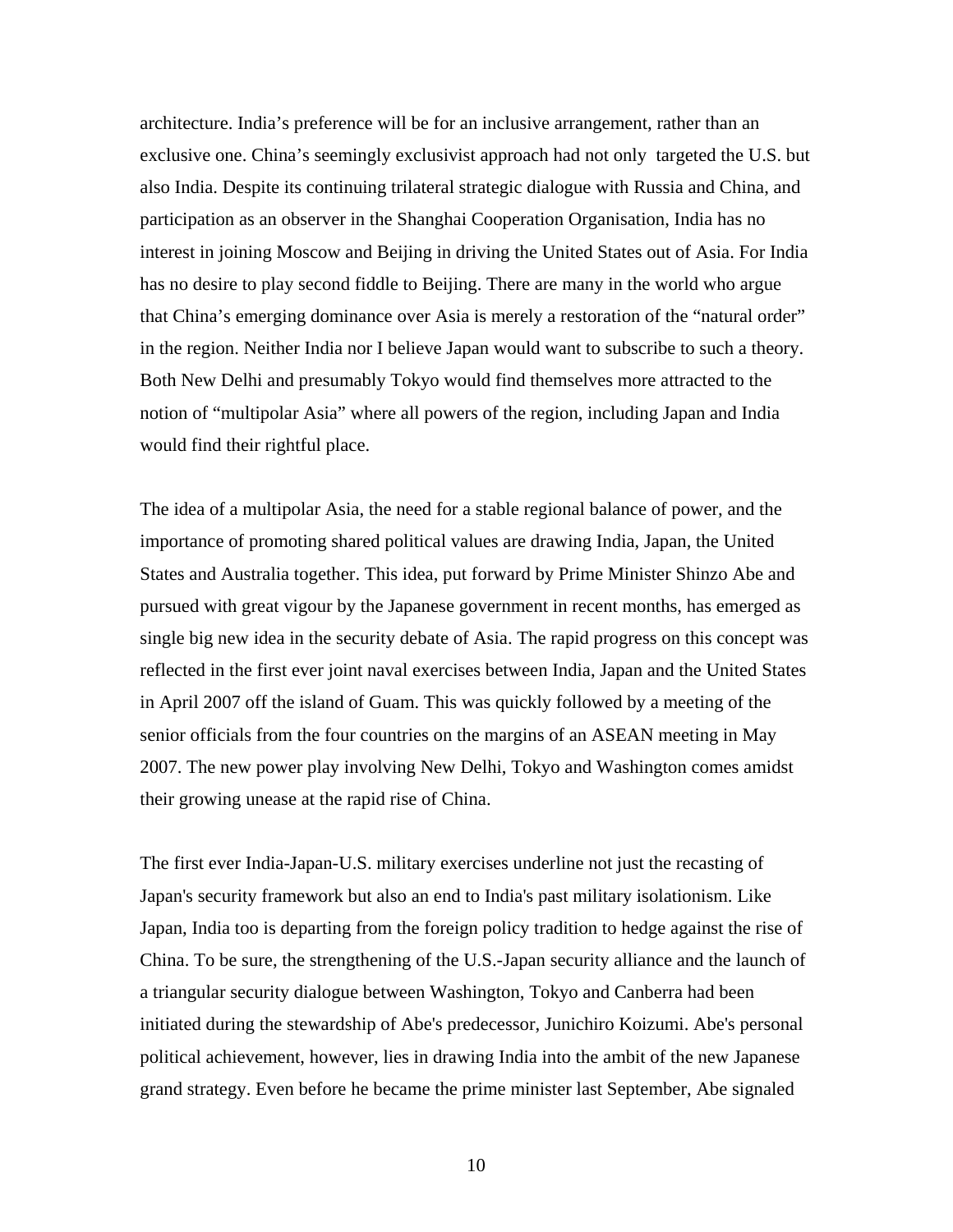his strong commitment to building a new partnership with India. New Delhi will hope that the current Japanese commitment to transform relations with India go deeper than the individual preferences of either Koizumi or Abe.

## *India and Japan: Building a Partnership*

After years of mutual neglect, reinforced by the Cold War, India and Japan have the opportunity to fundamentally redefine their political and relationship and contribute to the construction of a stable and prosperous Asia. However, both New Delhi and Tokyo have a lot of catching up to do.

On the trade front, Japan has fallen way behind China and even South Korea in taking advantage of India's economic reforms. India's period of reform also coincided with the period of stagnation in Japan. In 2005 for example, Japanese trade with India stood at US \$ 6.5 billion in comparison to China's US \$ 18 billion. More importantly rate of growth of Sino-Indian trade is far higher than that between India and Japan and is expected to cross US\$ 40 billion by 2010.

All that, however, is beginning to change. In the last two years Japan has taken a conscious decision to promote economic cooperation with India. New Delhi has now replaced China as the largest recipient of Japanese Overseas Development Assistance. Japanese direct investment in the Indian industry as well as the stock market have begun to show acceleration in recent years. Bilateral trade volumes have acquired a new pace, growing at 27 per cent in 2006. The two nations are also negotiating a more liberal trading arrangement. Even more important the quality of the economic relationship is likely to alter with the initiation of the gigantic project to build a Delhi-Mumbai industrial corridor with Japanese assistance. Japan has also agreed to build a few major new world class ports in India. From all indications, Japan is now all set to help India rapidly modernise its infrastructure. Japanese assistance and investments helped Southeast Asia and China grow rapidly in the 1980s and 1990s respectively. A similar strategic approach to investments in India by Japan is likely to accelerate Indian growth and create solid economic partnership between the two nations.